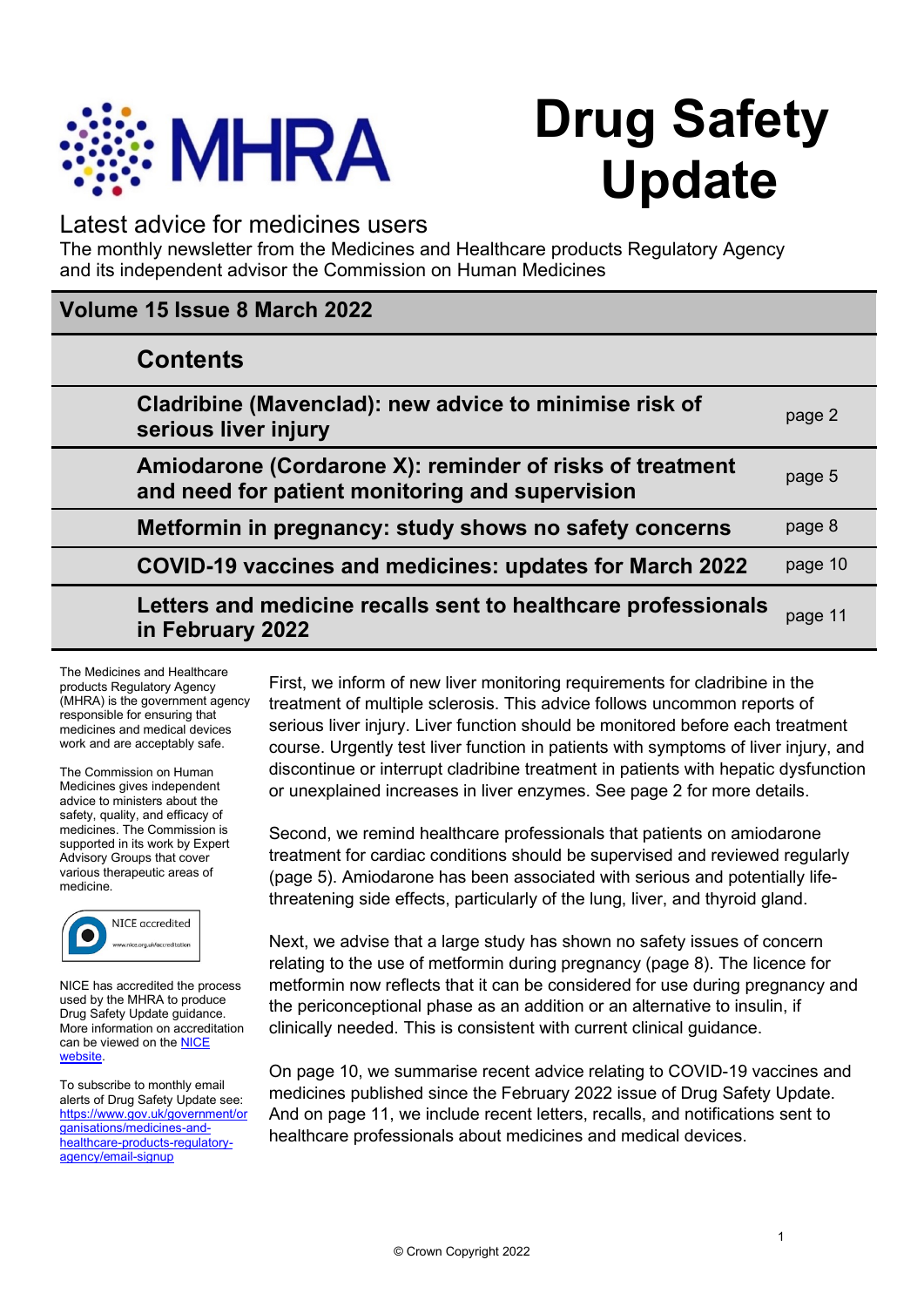# **Cladribine (Mavenclad): new advice to minimise risk of serious liver injury**

Liver monitoring requirements for cladribine in the treatment of multiple sclerosis have been introduced following uncommon cases of serious liver injury. Advise patients to seek urgent medical attention if they develop any clinical features of liver dysfunction. Discontinue or interrupt cladribine if significant hepatic injury is confirmed.

#### **Advice for healthcare professionals:**

- a small number of cases of clinically significant liver injury have been reported during cladribine treatment for multiple sclerosis
- most events occurred within 8 weeks of the start of the first treatment course of cladribine
- before starting cladribine check if there is a history of liver disorders, including hepatic injury related to other medicines
- monitor liver function tests (including total bilirubin) before each treatment course in years 1 and 2; and, if clinically necessary, during treatment
- urgently check liver function tests (including bilirubin) in patients with symptoms or signs of liver injury
- discontinue or interrupt cladribine treatment in patients with hepatic dysfunction or unexplained increases in liver enzymes
- report any suspected adverse drug reactions associated with cladribine on a [Yellow](https://yellowcard.mhra.gov.uk/) Card

#### **Advice for healthcare professionals to give to patients and carers:**

- cladribine treatment for multiple sclerosis has been associated with a risk of serious liver injury – these serious events are uncommon and have most often happened in the 8 weeks after starting the first treatment
- blood tests to check your liver function are needed before the start of each treatment course; you may also need tests during each treatment if your doctor thinks they are needed
- talk to your doctor straight away if you develop any signs of liver problems such as pain in the upper right area of your stomach, yellowing of your skin or the white part of your eyes, loss of appetite, feeling or being sick, dark urine, or widespread itching
- read carefully the Patient Guide from your doctor and the Patient Information Leaflet that accompanies your medicine; keep them handy in case you need to read them again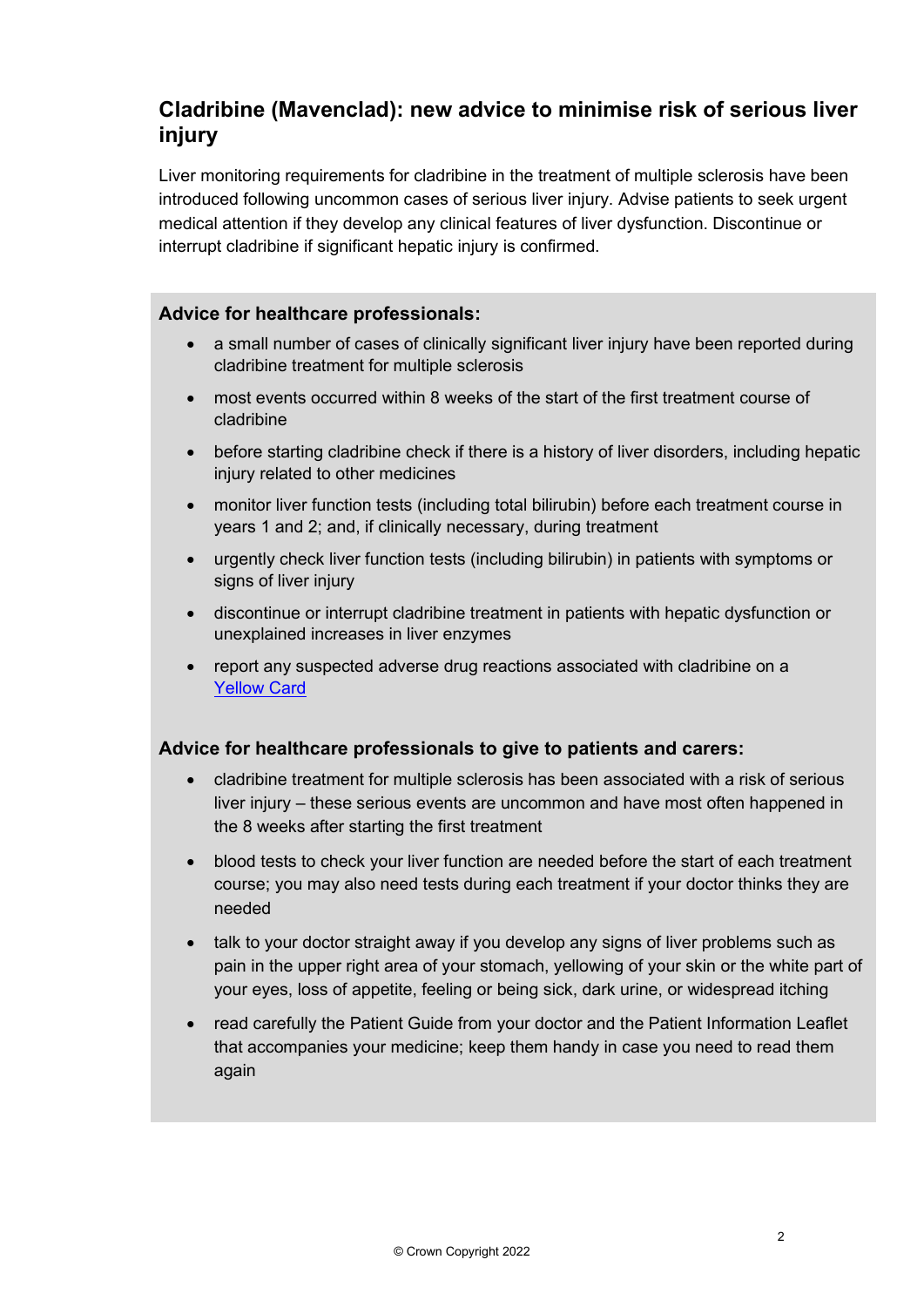# **Cladribine for multiple sclerosis**

Cladribine [\(Mavenclad\)](https://www.medicines.org.uk/emc/product/8435) is a nucleoside analogue that causes lymphocyte depletion. It is authorised in the UK for the treatment of adults with highly active relapsing multiple sclerosis as defined by clinical or imaging features.

The recommended cumulative dose of cladribine for multiple sclerosis is 3.5mg/kg bodyweight over 2 years, divided into 2 treatment courses of 1.75mg/kg per year. Each treatment course is given over 2 separate weeks: 1 week at the start of the first month and the next week at the start of the following month. Single daily doses are given on 4 or 5 days of each week.

## **Review of serious liver injury**

A recent European review of safety data has identified 16 cases of liver injury post-marketing, including serious cases requiring discontinuation and one fatal case of hepatic failure in a patient with alcohol-related liver disease and who was undergoing tuberculosis treatment with isoniazid. Within the cases of liver injury reviewed, there were rare reports of jaundice and serum transaminase levels greater than 1000 IU/L. However, the majority of cases had mild clinical symptoms.

A small number of cases of liver injury have also been seen in clinical trials. In some of these cases, patients developed significantly increased serum transaminase levels related to treatment. These serious events resolved within 4 months after cladribine was discontinued (in the cases reporting a final outcome). Alternative causes were excluded in one patient, and none required a liver biopsy. Data from clinical trials did not suggest a dose-dependent effect.

Time to onset of liver injury varied, with most cases occurring within 8 weeks after start of the first treatment course. Some patients had underlying hepatic disorders or a history of hepatic injury related to other medicines. A causal mechanism has not been identified.

# **Updated advice and frequency information**

The [product information](https://www.medicines.org.uk/emc/product/8435/smpc#gref) and the [educational materials](https://www.medicines.org.uk/emc/product/8435/rmms) will be revised to include updated advice for healthcare professionals and patients on the risk of serious liver injury. Liver injury will be included as an adverse drug reaction of uncommon frequency (may affect up to 1 in 100 patients). A [letter from the manufacturer](https://assets.publishing.service.gov.uk/media/622b4dd7d3bf7f5a89aece9e/DHPC_UK_cladribine_Mavenclad_-_14_Feb_2022.pdf) has also been sent to UK healthcare professionals.

As of 30 June 2021, worldwide, more than 37,600 patients have been treated with Mavenclad in clinical trials and routine clinical practice.<sup>1</sup> In the UK, just under 2200 patients have received Mavenclad since it was marketed in September 2017.

In the UK, up to 25 January 2022, we have received 2 reports of hepatic injury in patients receiving cladribine for multiple sclerosis via the Yellow Card scheme. Both patients developed liver injury within a month of starting cladribine treatment and in one case the alanine aminotransferase (ALT) level exceeded 1000 IU/L. We ask healthcare professionals to continue to be vigilant for suspected adverse drug reactions in UK patients and report any suspected cases (see Reporting instructions on page 4).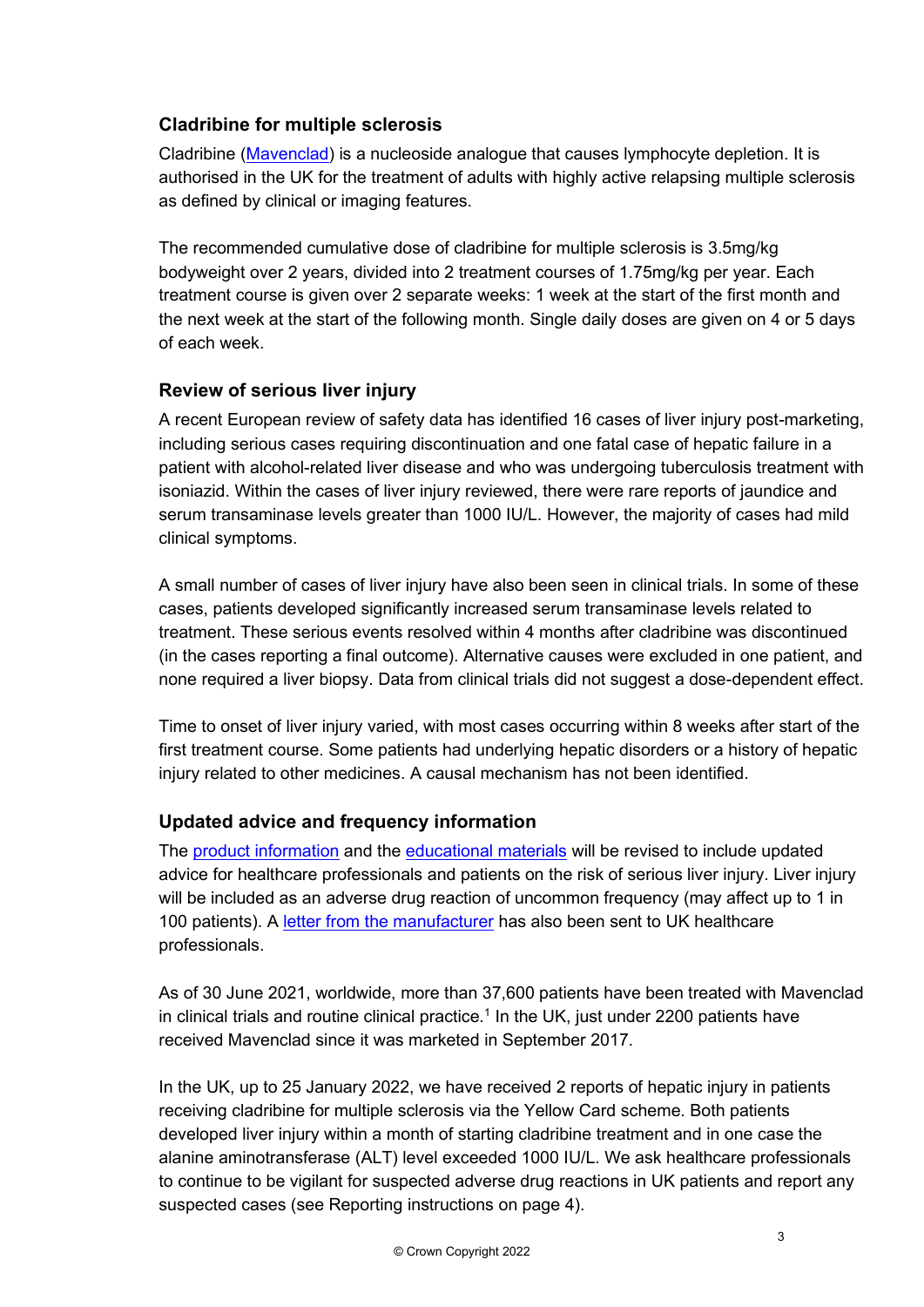# **Other medicines containing cladribine**

Cladribine is also available in other medicines. [Leustat injection](https://www.medicines.org.uk/emc/product/13187) and [Litak 2mg/ml solution for](https://www.medicines.org.uk/emc/product/6194)  [injection](https://www.medicines.org.uk/emc/product/6194) are authorised to treat patients with hairy cell leukaemia and Leustat injection is also approved for the treatment of B-cell chronic lymphocytic leukaemia.

Prescribers of these medicines should continue to follow the current recommendations on patient monitoring.

#### **Report suspected reactions on a Yellow Card**

Please continue to report suspected adverse drug reactions to the [Yellow Card scheme.](https://yellowcard.mhra.gov.uk/)

Healthcare professionals, patients, and caregivers are asked to submit reports using the Yellow Card scheme electronically using:

- the Yellow [Card website](https://yellowcard.mhra.gov.uk/)
- the Yellow Card app; download from the [Apple App Store](https://itunes.apple.com/us/app/apple-store/id990237487?pt=117756671&ct=EYC&mt=8) or [Google Play Store](https://play.google.com/store/apps/details?id=uk.org.mhra.yellowcard&referrer=utm_source%3DEYC%26utm_medium%3Dcpc%26anid%3Dadmob)
- some clinical IT systems for healthcare professionals (EMIS, SystmOne, Vision, MiDatabank, and Ulysses)

When reporting please provide as much information as possible, including information about batch numbers, medical history, any concomitant medication, onset timing, treatment dates, and product brand name.

Report suspected side effects to medicines, vaccines, medical device and test kit incidents used in coronavirus (COVID-19) testing and treatment using the dedicated [Coronavirus](https://coronavirus-yellowcard.mhra.gov.uk/)  [Yellow Card reporting site](https://coronavirus-yellowcard.mhra.gov.uk/) or the Yellow Card app. See the MHRA website for the [latest](https://www.gov.uk/government/collections/mhra-guidance-on-coronavirus-covid-19)  [information on medicines and vaccines for COVID-19.](https://www.gov.uk/government/collections/mhra-guidance-on-coronavirus-covid-19)

*Article citation: Drug Safety Update volume 15, issue 8: March 2022: 1.*

#### **Footnotes**

1. Data provided with the permission of the Marketing Authorisation Holder. February 2022.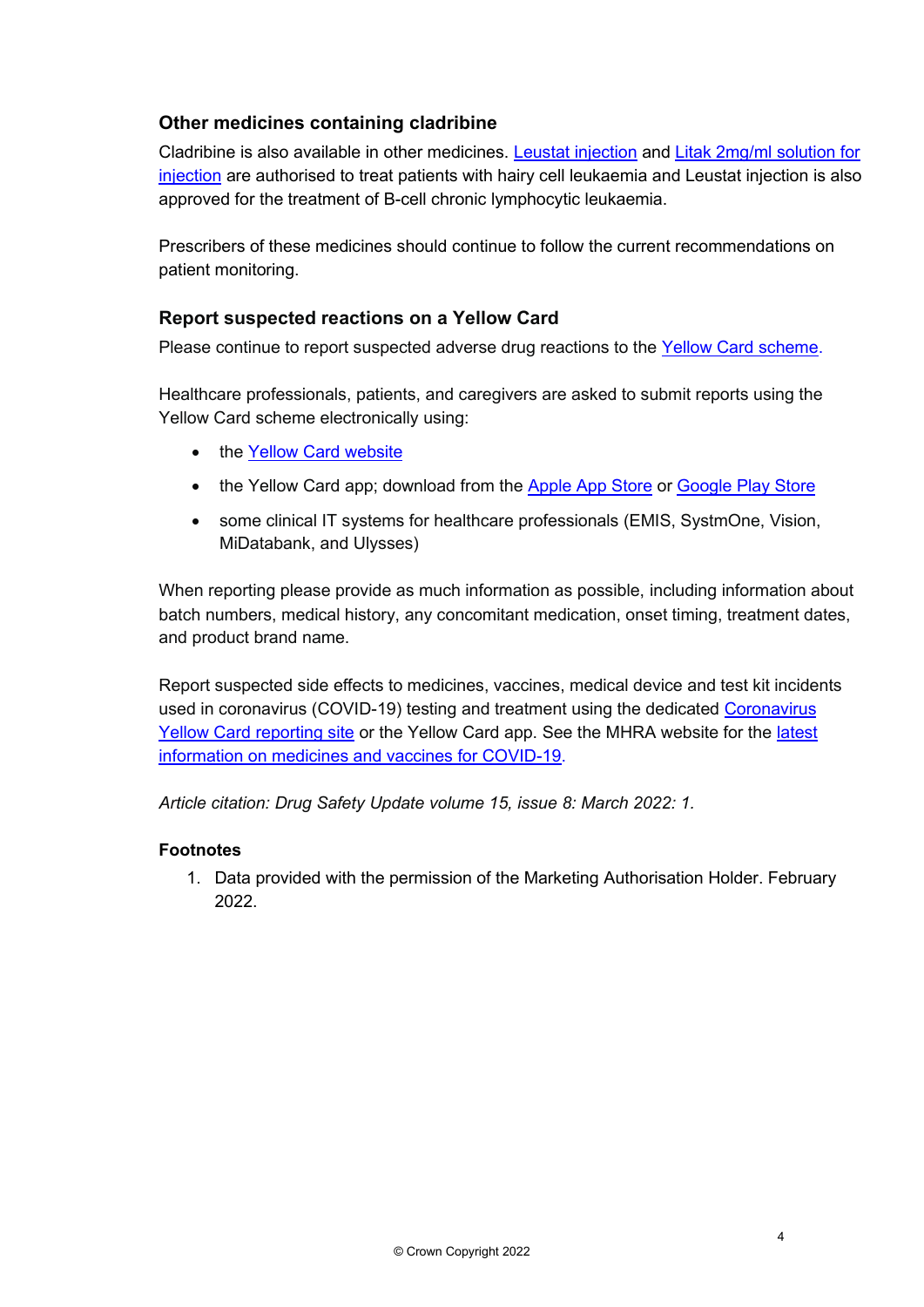# **Amiodarone (Cordarone X): reminder of risks of treatment and need for patient monitoring and supervision**

Amiodarone has been associated with serious and potentially life-threatening side effects, particularly of the lung, liver, and thyroid gland. We remind healthcare professionals that patients should be supervised and reviewed regularly during treatment.

Lung problems may have slow onset but then progress rapidly. Computerised tomography scans may help to confirm a suspected diagnosis of pulmonary toxicity.

#### **Advice for healthcare professionals:**

- amiodarone can cause serious adverse reactions affecting the eyes, heart, lung, liver, thyroid gland, skin, and peripheral nervous system
- review regularly patients on long-term amiodarone treatment some of these reactions may be life-threatening but onset can be delayed
- check liver and thyroid function before treatment, and at 6-monthly intervals; thyroid function should also be monitored for several months after discontinuation
- although routine lung imaging is not necessary in patients taking amiodarone longterm, make patients aware of the need to seek advice if they have new or worsening respiratory symptoms and consider using computerised tomography (CT) scans if pulmonary toxicity is suspected
- report suspected adverse drug reactions associated with amiodarone on a [Yellow](https://yellowcard.mhra.gov.uk/)  [Card](https://yellowcard.mhra.gov.uk/)

#### **Advice for healthcare professionals to give to patients and carers:**

- $\circ$  amiodarone is used to treat serious heart conditions in which your heart beats unevenly or too fast
- o always read the patient information leaflet provided with your medicines and follow the advice on other medicines to avoid and what to do if you have a side effect
- o your doctor may perform tests of your blood, lungs, heartbeat, and eyes before and during treatment – it's important to have these tests because they can identify if there's a problem
- $\circ$  stop taking amiodarone and see a doctor or go to a hospital straight away if you experience any of the following during treatment or in the period after stopping amiodarone:
	- $\circ$  new or worsening shortness of breath or coughing that will not go away
	- o yellowing of the skin or eyes (jaundice), feeling tired or sick, loss of appetite, stomach pain, or high temperature
	- o weakness, weight loss or weight gain, heat or cold intolerance, hair thinning, sweating, changes in menstrual periods, swelling of the neck (goitre), nervousness, irritability, restlessness, or decreased concentration
	- $\circ$  vour heartbeat becomes even more uneven or erratic, or becomes very slow
	- o any loss of eyesight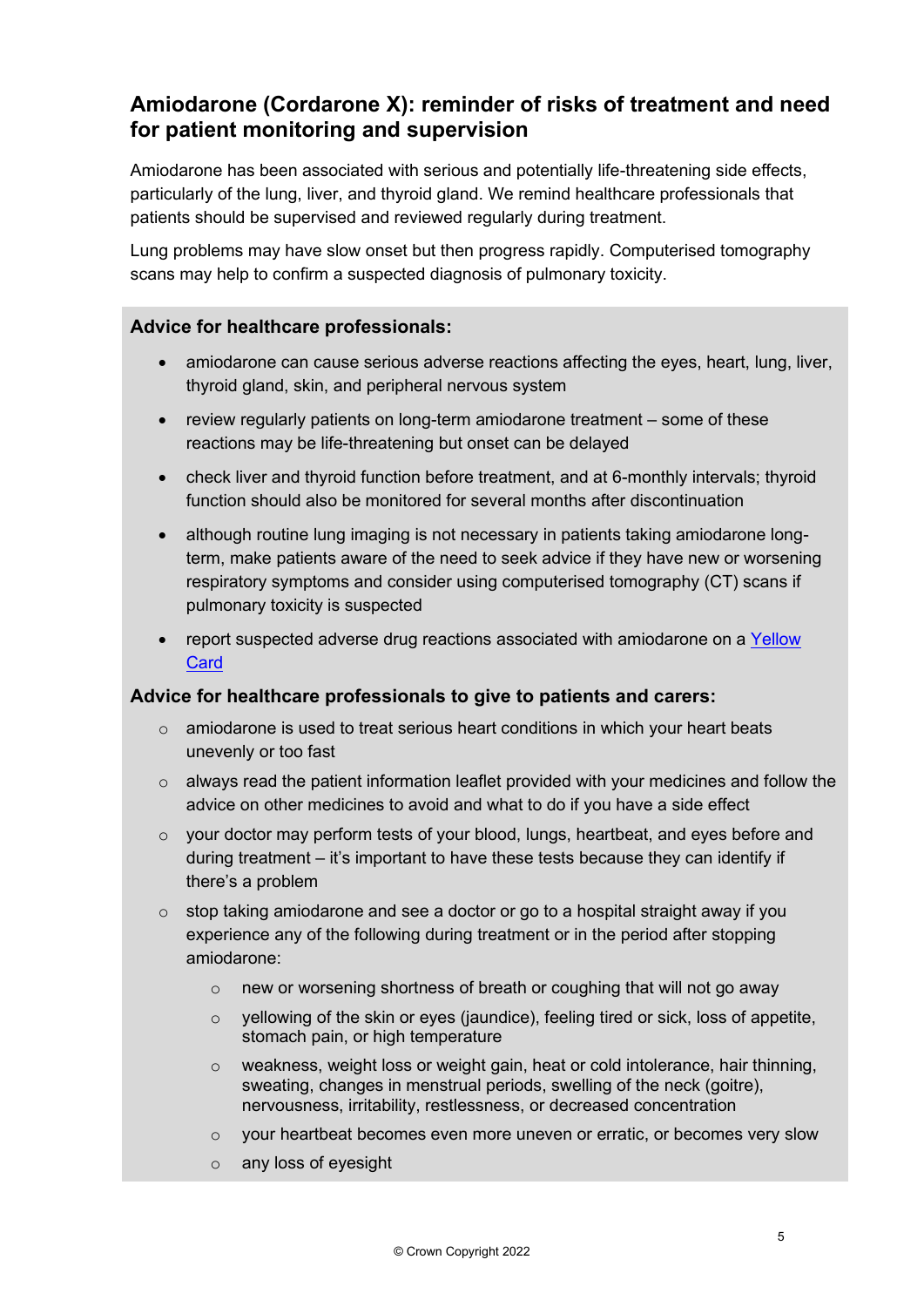#### **Amiodarone and risk of toxicity**

.

Amiodarone is used to treat certain types of abnormal heart rhythm, including atrial fibrillation and tachyarrhythmias. Amiodarone is generally reserved for situations when other treatments cannot be used or have failed. Treatment should be initiated and monitored under hospital or specialist supervision and in accordance with clinical guidance.

Amiodarone is associated with serious adverse effects in several organ systems including the eyes, gastrointestinal tract, nerves, skin, thyroid, lungs, heart, and liver. Amiodarone interacts with many medications, and [advice in the relevant section of the Summary of Product](https://mhra.sharepoint.com/teams/t14/ts1/ts5/cd/Drug%20Safety%20Update%20vol%2015/6%20January%202022/Drafts/medicines.org.uk/emc/product/6018/smpc#INTERACTIONS)  [Characteristics \(SmPC\)](https://mhra.sharepoint.com/teams/t14/ts1/ts5/cd/Drug%20Safety%20Update%20vol%2015/6%20January%202022/Drafts/medicines.org.uk/emc/product/6018/smpc#INTERACTIONS) should be strictly followed.

Amiodarone has a long plasma half-life of around 50 days, meaning that any adverse effects may persist for a month (or more) after treatment has stopped.

The SmPC for amiodarone contains extensive warnings and precautions. Patients must be monitored closely during treatment.

#### **Adverse effects of amiodarone on the lung**

Amiodarone can commonly cause lung inflammation (pneumonitis). In some cases, this inflammation can progress to more serious thickening or scarring (fibrosis), which can be lifethreatening. Patients should be carefully evaluated clinically, and consideration given to chest X-rays before starting therapy.

Symptoms of pulmonary toxicity can include shortness of breath (which may be severe and unexplained by the current cardiac status), non-productive cough, and general health deterioration (fatigue, weight loss, and fever). Pulmonary toxicity is usually (but not always) reversible following early withdrawal of amiodarone therapy, with or without corticosteroid therapy.

The MHRA has received a report from a Coroner following the death by multi-organ failure of a woman who had been treated with amiodarone for approximately 5 years and who developed pneumonia during treatment. The Coroner raised a concern that there is no requirement for lung imaging to be undertaken when patients are prescribed amiodarone on a long-term basis.

The MHRA has conducted a review of this issue and sought independent expert advice from the [Pharmacovigilance](https://www.gov.uk/government/organisations/commission-on-human-medicines/about/membership#pharmacovigilance-eag) and [Cardiovascular, Diabetes, Renal, Respiratory and Allergy](https://www.gov.uk/government/organisations/commission-on-human-medicines/about/membership#cardiovascular-diabetes-renal-respiratory-and-allergy-eag) Expert Advisory Groups of the Commission on Human Medicines.

#### **Updated advice on lung imaging during amiodarone treatment**

Experts involved in our review advised that regular lung imaging during treatment may expose patients to excessive radiation, be alarming for patients, and was unnecessary given that patient-reported worsening of respiratory function is usually a good first indicator of pulmonary toxicity. For this reason, it is important that patients know the symptoms of pulmonary toxicity of which to be aware and the fact this can be serious and may happen at any time during treatment (or in the month after stopping treatment).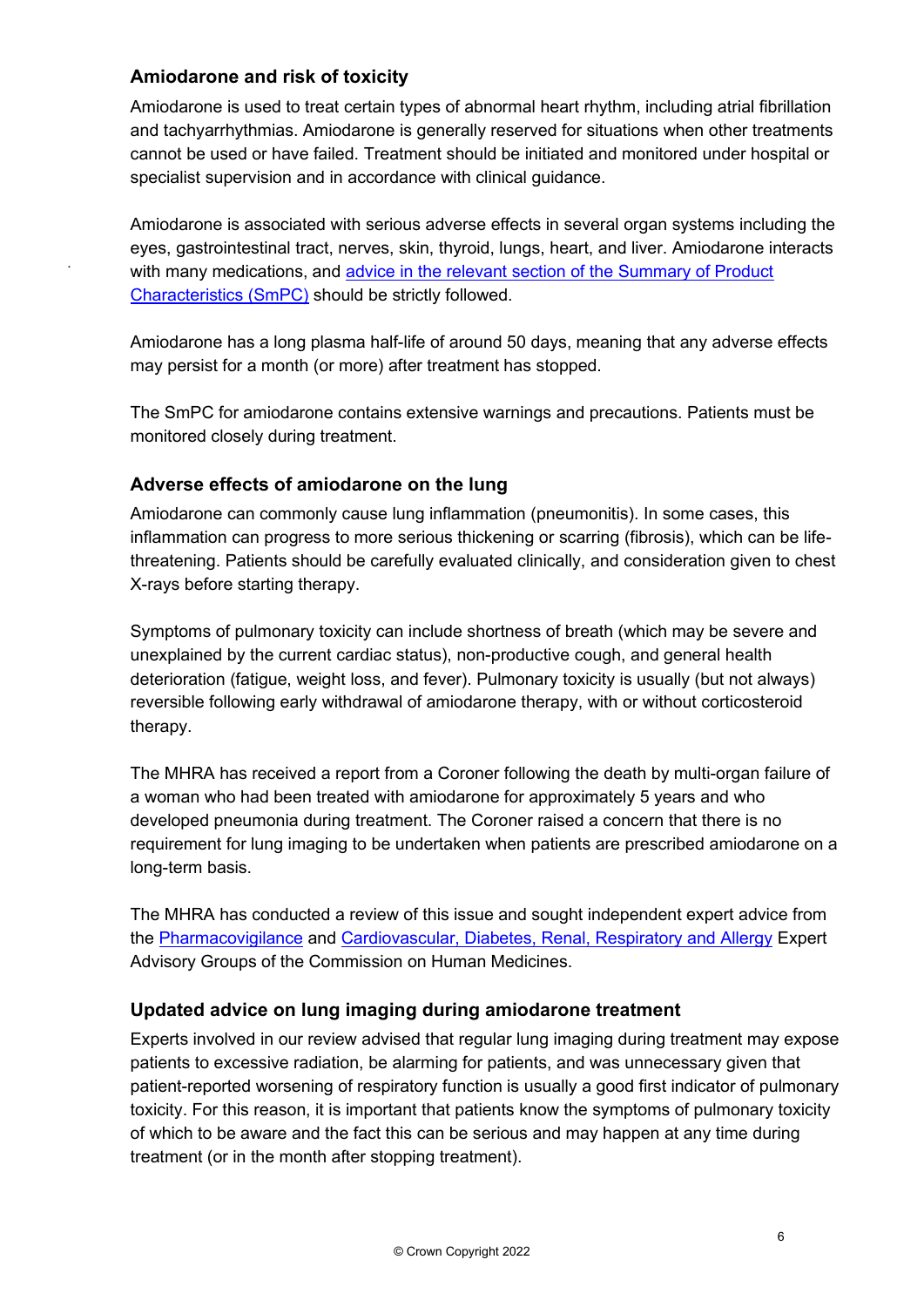The Patient Information Leaflet is being updated to emphasise that respiratory symptoms may get progressively worse and can happen at any time after starting treatment. Additionally, the SmPC for healthcare professionals is being updated to emphasise that computerised tomography (CT) scans are more specific than X-rays and may be therefore more helpful in confirming a suspected diagnosis of lung toxicity.

# **Reminder on thyroid function monitoring**

Amiodarone treatment can commonly lead to hypothyroidism or hyperthyroidism, particularly in patients with a personal history of thyroid disorders in whom treatment is contraindicated.

Thyroid-test levels should be checked before starting treatment, at 6-monthly intervals, and for several months following treatment discontinuation. Regular assessment is recommended in patients whose medical history indicates an increased risk of thyroid dysfunction.

## **Report suspected adverse drug reactions**

Healthcare professionals, patients, and caregivers are asked to submit reports using the Yellow Card scheme electronically using:

- the [Yellow Card website](https://yellowcard.mhra.gov.uk/)
- the Yellow Card app; download from the [Apple App Store](https://itunes.apple.com/us/app/apple-store/id990237487?pt=117756671&ct=EYC&mt=8) or [Google Play Store](https://play.google.com/store/apps/details?id=uk.org.mhra.yellowcard&referrer=utm_source%3DEYC%26utm_medium%3Dcpc%26anid%3Dadmob)
- some clinical IT systems for healthcare professionals (EMIS, SystmOne, Vision, MiDatabank, and Ulysses)

When reporting please provide as much information as possible, including information about batch numbers, medical history, any concomitant medication, onset timing, treatment dates, and product brand name.

Report suspected side effects to medicines, vaccines medical device and test kit incidents used in coronavirus (COVID-19) using the [dedicated Coronavirus Yellow Card reporting](https://coronavirus-yellowcard.mhra.gov.uk/)  [site](https://coronavirus-yellowcard.mhra.gov.uk/) or the Yellow Card app. See the MHRA website for the latest information on medicines [and vaccines for COVID-19.](https://www.gov.uk/government/collections/mhra-guidance-on-coronavirus-covid-19)

*Article citation: Drug Safety Update volume 15, issue 8: March 2022: 2.*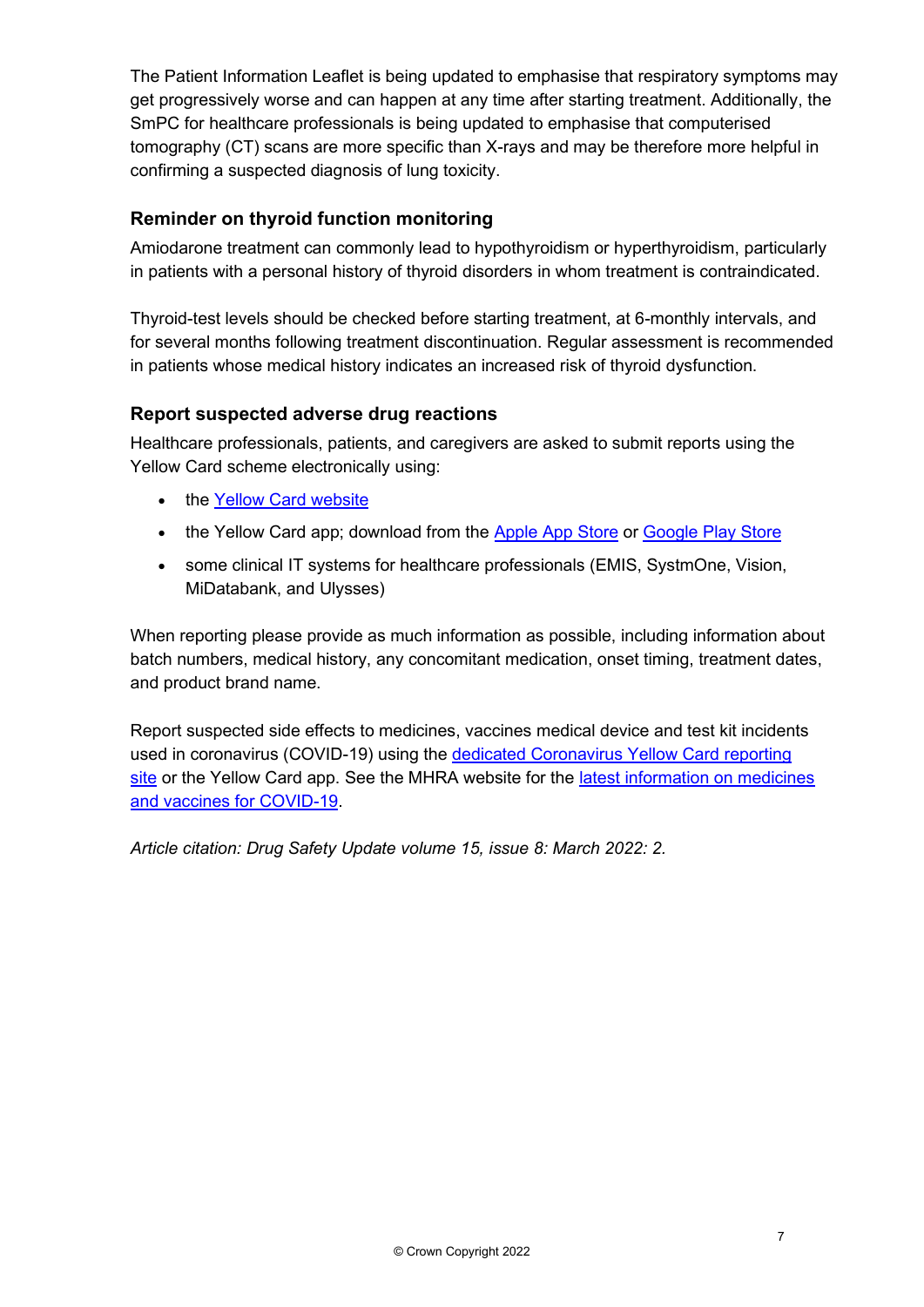# **Metformin in pregnancy: study shows no safety concerns**

A large study has shown no safety issues of concern relating to the use of metformin during pregnancy. The licence for metformin now reflects that it can be considered for use during pregnancy and the periconceptional phase as an addition or an alternative to insulin, if clinically needed. This is consistent with current clinical guidance.

# **Risks of untreated diabetes in pregnancy**

Uncontrolled hyperglycaemia in the time around conception (periconceptional phase) and during pregnancy is associated with increased risks to the baby and the patient. Good blood glucose control reduces the risk of congenital abnormalities, pregnancy loss, pregnancyinduced hypertension, preeclampsia, and perinatal mortality.

National guidelines in the UK already recommend metformin for use in diabetes during pregnancy and gestational diabetes if a healthcare professional feels it is appropriate (see guidelines from [NICE](https://www.nice.org.uk/guidance/ng3/chapter/Recommendations) and [SIGN\)](https://www.sign.ac.uk/assets/sign116.pdf).

## **Review of new safety data**

Following a European review of data from a non-interventional cohort study of population registries in Finland (the [CLUE](https://dx.doi.org/10.1136%2Fbmjdrc-2021-002363) study), the product information for metformin is being updated to permit the use of metformin during pregnancy and the periconceptional phase as an addition or an alternative to insulin, if clinically needed. The [Medicines for Women's](https://www.gov.uk/government/organisations/commission-on-human-medicines/about/membership#medicines-for-womens-health-eag)  [Health Expert Advisory Group](https://www.gov.uk/government/organisations/commission-on-human-medicines/about/membership#medicines-for-womens-health-eag) of the Commission on Human Medicines has also reviewed the data from the study and agreed that the product information should be updated.

The study investigated immediate and longer-term effects of exposure to metformin in-utero on children born to patients with pre-existing type 2 diabetes, gestational diabetes, or polycystic ovary syndrome. The results of the study were reassuring, with no safety signals of concern identified for use of metformin in pregnancy relating either to those who were pregnant or their baby.<sup>1</sup>

Among secondary outcomes, similar rates of births that were small (low weight) for gestational age were observed with exposure to metformin and within the group of patients with untreated gestational diabetes. By contrast, an increased risk of small for gestational age was observed with exposure to metformin compared with insulin, which may relate to an overall increase in body weight due to use of insulin.

#### **Updated advice**

The advice in the Summary of Product Characteristics for metformin products is being updated. Corresponding changes are also being made to the Patient Information Leaflet. These changes have already been made to the brand-leader [Glucophage.](https://www.medicines.org.uk/emc/medicine/1043#gref)

Some fixed-dose combination products containing metformin contain other active substances that should be avoided during pregnancy. The product information for fixed-dose combination products containing metformin will be reviewed and advice on use in pregnancy updated if appropriate.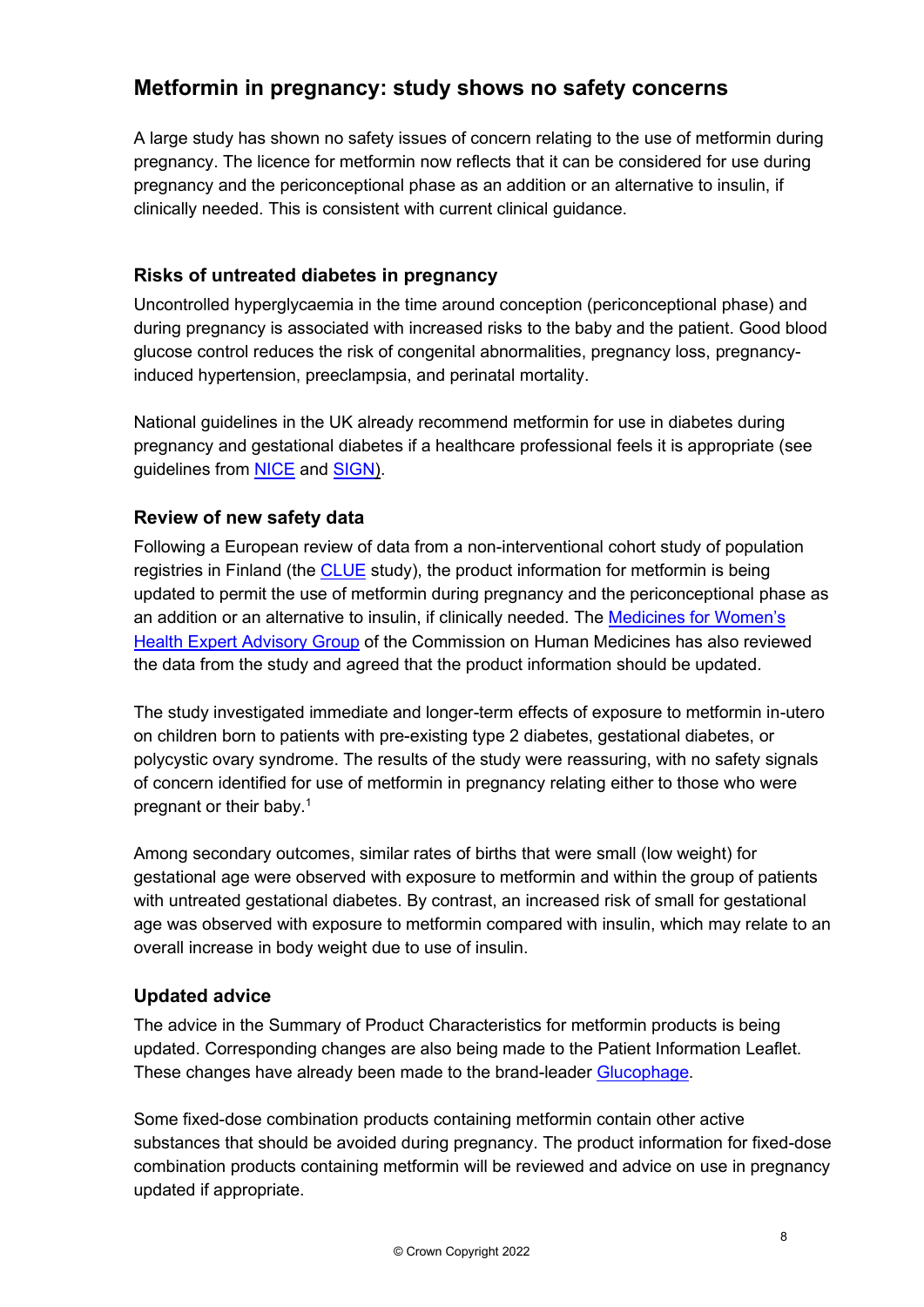Advise patients with diabetes mellitus who are pregnant, think they may be pregnant, or are planning to have a baby to speak to their doctor. This is in case any changes are needed to their treatment or monitoring of their blood glucose.

This update to the product information reflects clinical practice and advice in current UK guidelines, including those from [NICE](https://www.nice.org.uk/guidance/ng3/chapter/Recommendations) and [SIGN](https://www.sign.ac.uk/assets/sign116.pdf) and resources from the [BNF](https://bnf.nice.org.uk/drug/metformin-hydrochloride.html) and [UKTIS.](https://www.medicinesinpregnancy.org/Medicine--pregnancy/Metformin/)

#### **Report suspected adverse drug reactions in pregnancy**

Report any suspected adverse drug reactions, including adverse pregnancy outcomes, following use of a medicine in pregnancy on a [Yellow Card.](https://yellowcard.mhra.gov.uk/)

For more about the importance of reporting suspected adverse drug reactions associated with medicines in pregnancy, see [Drug Safety Update, July 2018.](https://www.gov.uk/drug-safety-update/support-yellow-card-improve-the-safety-of-medicines-in-pregnancy-and-breastfeeding-and-in-babies-and-children)

Healthcare professionals, patients, and caregivers can report suspected side effects via the [Yellow Card website](https://yellowcard.mhra.gov.uk/) or via the Yellow Card App [\(Apple App Store](https://apps.apple.com/us/app/apple-store/id990237487) and [Google PlayStore\)](https://play.google.com/store/apps/details?id=uk.org.mhra.yellowcard&referrer=utm_source%3DEYC%26utm_medium%3Dcpc%26anid%3Dadmob).

Report suspected side effects to medicines, vaccines, medical device and test kit incidents used in coronavirus (COVID-19) testing and treatment using the [dedicated Coronavirus](https://coronavirus-yellowcard.mhra.gov.uk/)  [Yellow Card reporting site](https://coronavirus-yellowcard.mhra.gov.uk/) or the Yellow Card app.

#### **References**

1. Brand KMG, and others. [Metformin in pregnancy and risk of adverse long-term](https://dx.doi.org/10.1136%2Fbmjdrc-2021-002363)  [outcomes: a register-based cohort study.](https://dx.doi.org/10.1136%2Fbmjdrc-2021-002363) BMJ Open Diabetes Res Care 2022; volume 10: e002363.

*Article citation: Drug Safety Update volume 15, issue 8: March 2022: 3.*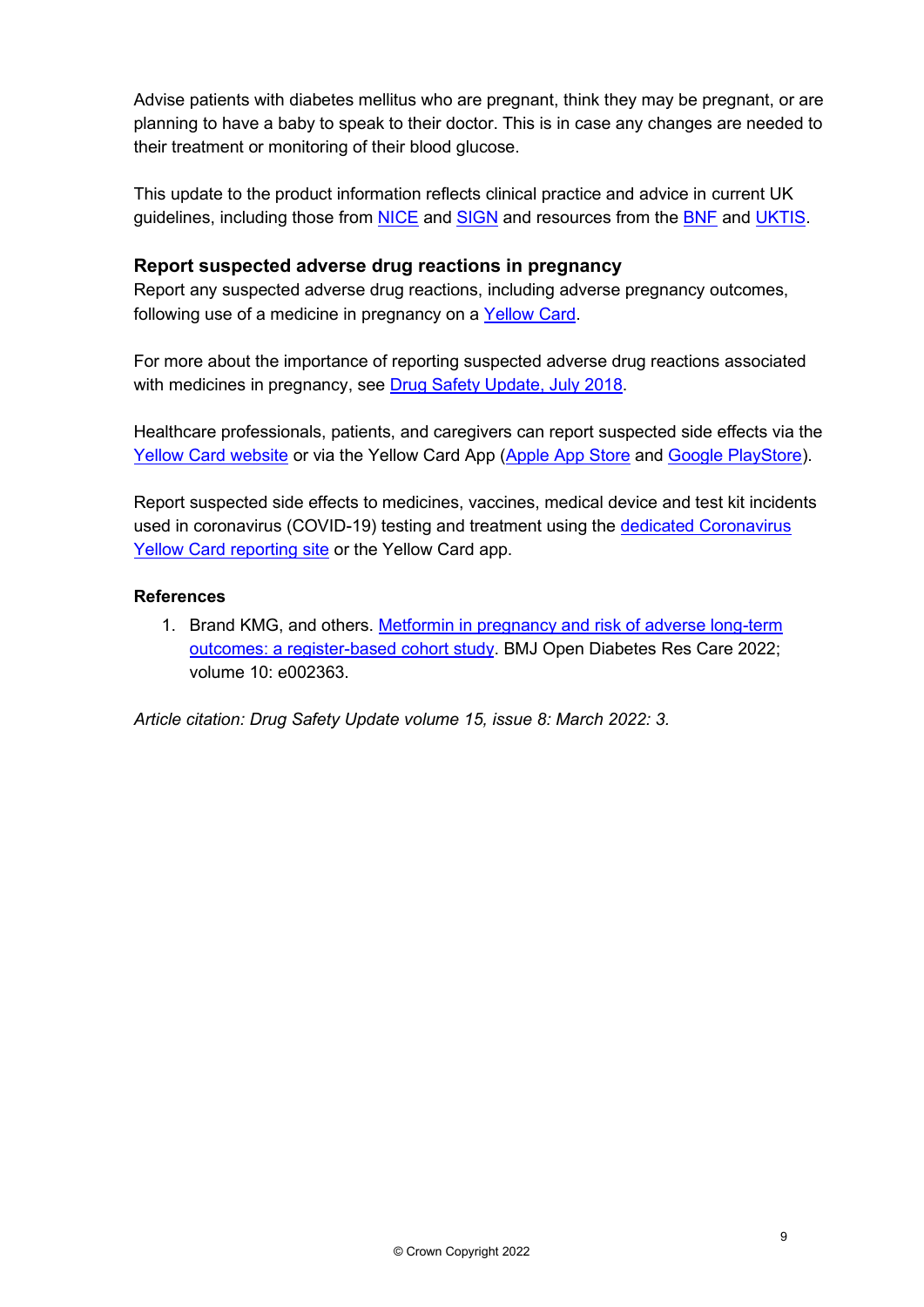# **COVID-19 vaccines and medicines: updates for March 2022**

Recent information relating to COVID-19 vaccines and medicines that has been published since the February 2022 issue of Drug Safety Update, up to 11 March 2022.

## **COVID-19 antivirals: reminder on reporting**

We remind of advice in the February 2022 Drug Safety Update on COVID-19 antivirals and [reporting to the UK COVID-19 Antivirals Pregnancy Registry.](https://www.gov.uk/drug-safety-update/covid-19-antivirals-reporting-to-the-uk-covid-19-antivirals-pregnancy-registry)

As the safety of COVID-19 antivirals in pregnancy has not been established, please report any pregnancies which occur during use of a COVID-19 antiviral, including paternal use, to the [UK COVID-19 Antivirals Pregnancy Registry.](https://www.medicinesinpregnancy.org/COVID-19-Antivirals-Pregnancy-Registry/) This advice is relevant for molnupiravir (Lagevrio▼), the combination of PF-07321332 (nirmatrelvir) plus ritonavir (Paxlovid▼), and remdesivir (Veklury▼).

## **Summaries of Yellow Card reporting and other recent MHRA publications**

We continue to publish the summaries of the [Yellow Card reporting for the COVID-19](https://www.gov.uk/government/publications/coronavirus-covid-19-vaccine-adverse-reactions/coronavirus-vaccine-summary-of-yellow-card-reporting)  [vaccines](https://www.gov.uk/government/publications/coronavirus-covid-19-vaccine-adverse-reactions/coronavirus-vaccine-summary-of-yellow-card-reporting) being used in the UK. The report summarises information received via the Yellow Card scheme and will be published regularly to include other safety investigations carried out by the MHRA under the [COVID-19 Vaccine Surveillance Strategy.](https://www.gov.uk/government/publications/report-of-the-commission-on-human-medicines-expert-working-group-on-covid-19-vaccine-safety-surveillance)

We have also recently:

.

• updated the [product information for COVID-19 Vaccine Janssen](https://www.gov.uk/government/publications/regulatory-approval-of-covid-19-vaccine-janssen) to include dizziness and rare coagulation disorders such as thrombosis with thrombocytopenia syndrome, venous thromboembolism, and immune thrombocytopenia. The storage and transportation instructions have also been updated.

We previously included summaries of latest COVID-19 information, including in the December [2021,](https://www.gov.uk/drug-safety-update/covid-19-vaccines-and-medicines-updates-for-december-2021) [January 2022,](https://www.gov.uk/drug-safety-update/covid-19-vaccines-and-medicines-updates-for-january-2022) and [February 2022](https://www.gov.uk/drug-safety-update/covid-19-vaccines-and-medicines-updates-for-february-2022) issues of Drug Safety Update. See [guidance on](https://www.gov.uk/government/collections/mhra-guidance-on-coronavirus-covid-19)  [COVID-19 for all our latest information,](https://www.gov.uk/government/collections/mhra-guidance-on-coronavirus-covid-19) including after publication of this article.

#### **Reporting Yellow Cards**

Report suspected side effects to medicines, vaccines, medical device and test kit incidents used in coronavirus (COVID-19) testing and treatment using the dedicated Coronavirus [Yellow Card reporting site](https://coronavirus-yellowcard.mhra.gov.uk/) or via the Yellow Card app.

As these products are under additional monitoring, this includes all suspected adverse reactions associated with these vaccines. This will allow quick identification of new safety information. When reporting please provide as much information as possible, including information about medical history, any concomitant medications, onset, treatment dates, and vaccine product brand name and batch number.

You may be contacted following submission of a Yellow Card report so that we can gather additional relevant information for the assessment of the report. These contributions form an important part of our understanding of suspected adverse events.

*Article citation: Drug Safety Update volume 15, issue 8: March 2022: 4.*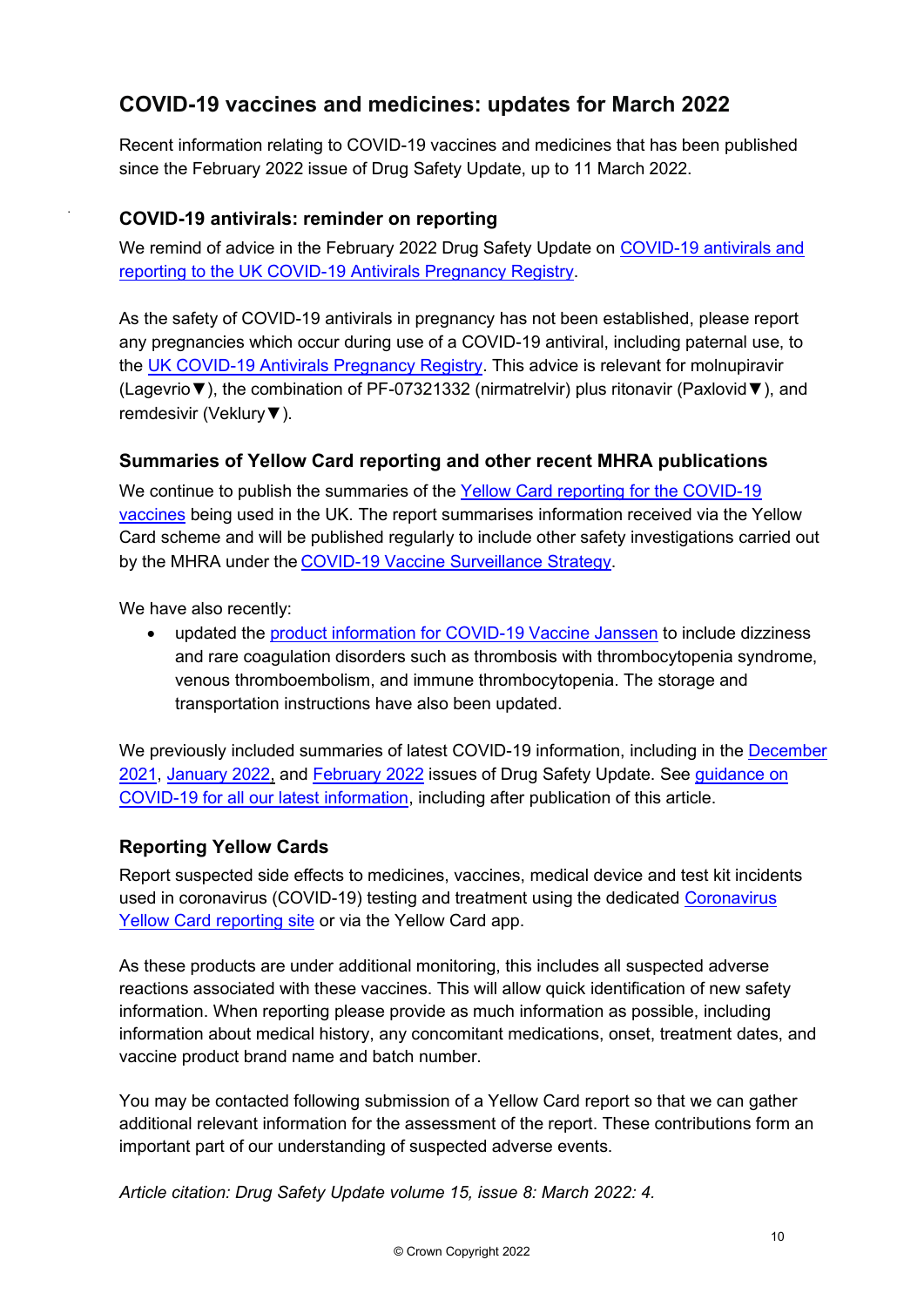# **Letters and medicine recalls sent to healthcare professionals in February 2022**

# **Letters**

In February 2022, the following letters were sent or provided to relevant healthcare professionals:

- [GAMMAGARD S/D 10g \(human normal immunoglobulin G \(IgG\): do not use](https://assets.publishing.service.gov.uk/media/622b4db9d3bf7f5a8e3f5826/DHPC_Letter_Gammagard_11Feb22.pdf)  [administration sets supplied with certain batches due to a quality defect associated](https://assets.publishing.service.gov.uk/media/622b4db9d3bf7f5a8e3f5826/DHPC_Letter_Gammagard_11Feb22.pdf)  [with sterility; caution required to minimise the risk of infection](https://assets.publishing.service.gov.uk/media/622b4db9d3bf7f5a8e3f5826/DHPC_Letter_Gammagard_11Feb22.pdf)
- [Mavenclad \(cladribine\): risk of serious liver injury and new recommendations about](https://assets.publishing.service.gov.uk/media/622b4dd7d3bf7f5a89aece9e/DHPC_UK_cladribine_Mavenclad_-_14_Feb_2022.pdf)  [liver function monitoring.](https://assets.publishing.service.gov.uk/media/622b4dd7d3bf7f5a89aece9e/DHPC_UK_cladribine_Mavenclad_-_14_Feb_2022.pdf) See accompanying Drug Safety Update article on page 2.
- [Tisseel Ready to use Solutions for Sealant: supply of batches with incomplete](https://assets.publishing.service.gov.uk/media/622b4deb8fa8f56c19c0ac13/DHPC_tisseel-_14_Feb_2022.pdf)  [package leaflet technical information section](https://assets.publishing.service.gov.uk/media/622b4deb8fa8f56c19c0ac13/DHPC_tisseel-_14_Feb_2022.pdf)
- [Prostin VR Pediatric \(alprostadil 500 micrograms/ml concentrate for solution for](https://assets.publishing.service.gov.uk/media/622b4e17e90e070ed7400584/Prostin-VR-DHPC-_24_Feb_2022.pdf)  [infusion\): temporary supply of unlicensed imported product from the USA](https://assets.publishing.service.gov.uk/media/622b4e17e90e070ed7400584/Prostin-VR-DHPC-_24_Feb_2022.pdf)

## **Medicine Recalls and Notifications**

In February 2022, recalls and notifications for medicines were issued on:

[Class 4 Medicines Defect Information: Flamingo Pharma UK Ltd, Ibuprofen 400mg Tablets,](https://www.gov.uk/drug-device-alerts/class-4-medicines-defect-information-flamingo-pharma-uk-ltd-ibuprofen-400mg-tablets-el-22-a-slash-04)  [EL \(22\)A/04](https://www.gov.uk/drug-device-alerts/class-4-medicines-defect-information-flamingo-pharma-uk-ltd-ibuprofen-400mg-tablets-el-22-a-slash-04). Issued 1 February 2022. A batch of ibuprofen 400mg tablets has been identified that has some cartons with illegible embossed batch numbers. This poses a risk to traceability in the event of a future recall. The batch number on the tablet blisters is clear and there is no issue with product quality. Healthcare professionals should check the blisters before dispensing the affected batch to ensure the batch number can be read.

[Company led medicines recall: Bucain Hyperbar 5mg/ml Solution for Injection \(unlicensed](https://www.gov.uk/drug-device-alerts/company-led-medicines-recall-bucain-hyperbar-5mg-slash-ml-solution-for-injection-unlicensed-medicine-clmr-22-a-slash-01)  [medicine\), CLMR \(22\)A/01.](https://www.gov.uk/drug-device-alerts/company-led-medicines-recall-bucain-hyperbar-5mg-slash-ml-solution-for-injection-unlicensed-medicine-clmr-22-a-slash-01) Issued 14 February 2022. A batch of Bucain Hyperbar (bupivacaine hydrochloride) 5mg/ml Solution for Injection is being recalled by the company. This is a precautionary recall due to out of specification pH results identified during stability testing. This is an unlicensed medicine that is only supplied to hospital pharmacies. Stop supplying the batch immediately, quarantine all remaining stock and return to the UK importer.

[Class 2 Medicines Recall: hameln pharma ltd, Water for Injections BP](https://www.gov.uk/drug-device-alerts/class-2-medicines-recall-hameln-pharma-ltd-water-for-injections-bp-100ml-vial-el-22-a-06) – 100ml vial, EL (22)A [06.](https://www.gov.uk/drug-device-alerts/class-2-medicines-recall-hameln-pharma-ltd-water-for-injections-bp-100ml-vial-el-22-a-06) Issued 15 February 2022. A batch of Water for Injections 100ml vial is being recalled as a precautionary measure due to out of specification results for pH and conductivity during stability testing. Stop supplying the batch immediately, quarantine all remaining stock and return to supplier.

[Class 2 Medicines Recall: Uni Health Distribution, Efudix 5% w/w cream, EL \(22\)A 07.](https://www.gov.uk/drug-device-alerts/class-2-medicines-recall-uni-health-distribution-efudix-5-percent-w-slash-w-cream-el-22-a-07) Issued 17 February 2022. A batch of Efudix (fluorouracil) 5% w/w cream is being recalled from pharmacies as a precautionary measure as cartons may contain Patient Information Leaflets for a different medicine. Stop supplying the batch immediately, quarantine all remaining stock and return to supplier. Healthcare professionals are asked to share an appropriate leaflet with the patient where possible.